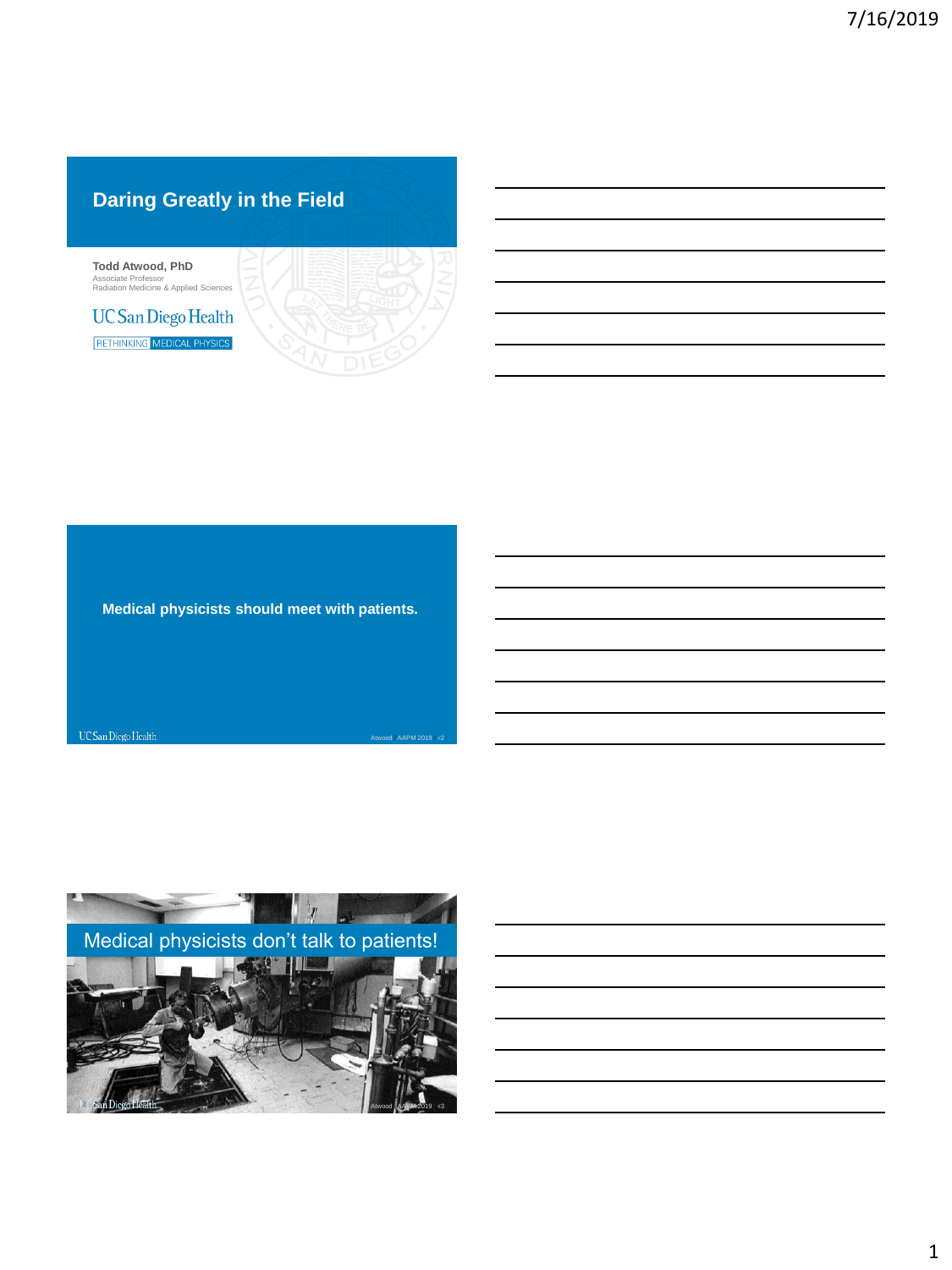### Learn from Our Patients

More patients are searching for<br>ways to be involved in their care<br>*Rutten L, et al. Patient Educ Couns* (2005)

Online patient information is too complex for the general population Rosenburg S, et al. *Pract Radiat Oncol* (2017)

Patient related distress can negatively impact outcomes following radiation therapy Habboush Y, et al. *Adv Radiat Oncol* (2017)

UC San Diego Health



# Learn from Radiation Oncologists

Faced a dilemma of clinical practice in the latter half of last century

Often viewed merely as technicians treating referrals

Began to participate in tumor boards, multidisciplinary clinics, etc.

Transformed from radiotherapist to radiation oncologist

UC San Diego Health



# Physics Direct Patient Care Initiative

Establish an independent professional relationship with the patient Take ownership of all technical aspects related to the patient's care Meet with the patient at regularly scheduled appointments Initially assess the impact this has on patient anxiety and satisfaction Lay the groundwork for future innovations and patient responsibilities

Atwood / AAPM 2019 / #6